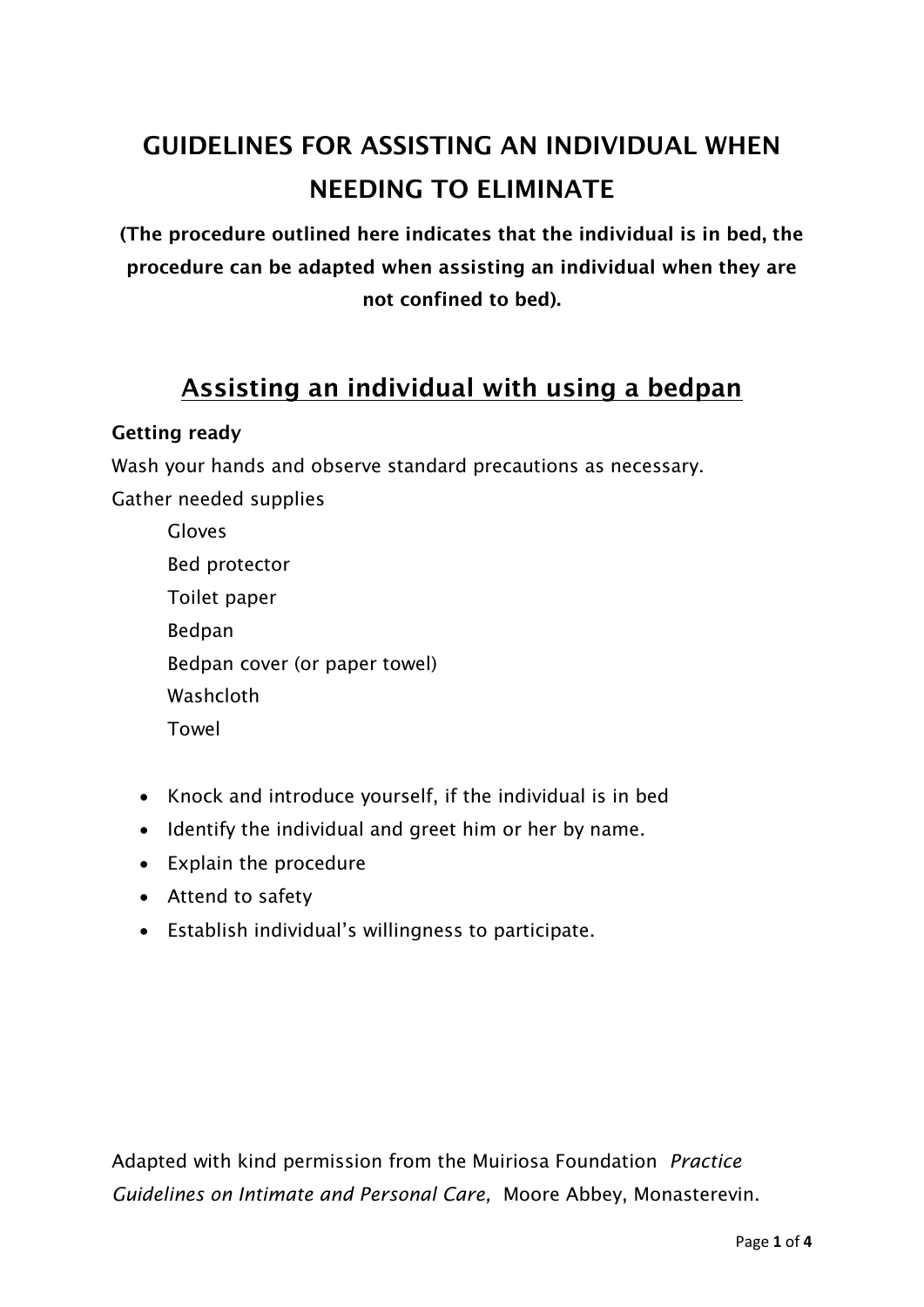# **Pre-procedure**

Wash your hands. Apply gloves and follow standard precautions if contact with blood or body fluid is possible.

Provide privacy by showing any visitors where they may wait, if necessary until the activity is complete. Close the door and the curtains. Drape the individual for modesty as appropriate.

Attend to safety. Take precautions by following standards of body mechanics, equipment use, and infection control. In activities that involve assisting an individual out of bed, (refer to the individual's manual handling care plan), lower the bed to its lowest possible position. This decreases the distance between bed and floor, should the individual fall. In activities that involve providing care while the individual remains in bed, raise the bed to a comfortable working height. This protects your back.

## **Procedure**

Make sure that the bed is positioned at a comfortable working height (to promote good body mechanics) and that the wheels are locked. If the bed rails are in use, lower the bed rail on side of the bed you are working at. The bed rail on the opposite side of the bed should remain up. If necessary lower the head of the bed so that the bed is flat (as tolerated). Put on gloves.

Fold the top linens to the foot of the bed. Place the bed protector on the bed under the individual. Adjust the individual's clothing as necessary to expose the buttocks.

Place the bedpan beneath the individual's buttocks. This can be accomplished by either helping the individual to lie on his/her side, facing away from you, or asking the individual to bend his/her knees, press his/her heels into the mattress, and lift his/her buttocks. Slide the bed protector and the bedpan underneath the individual (if the individual is holding his/her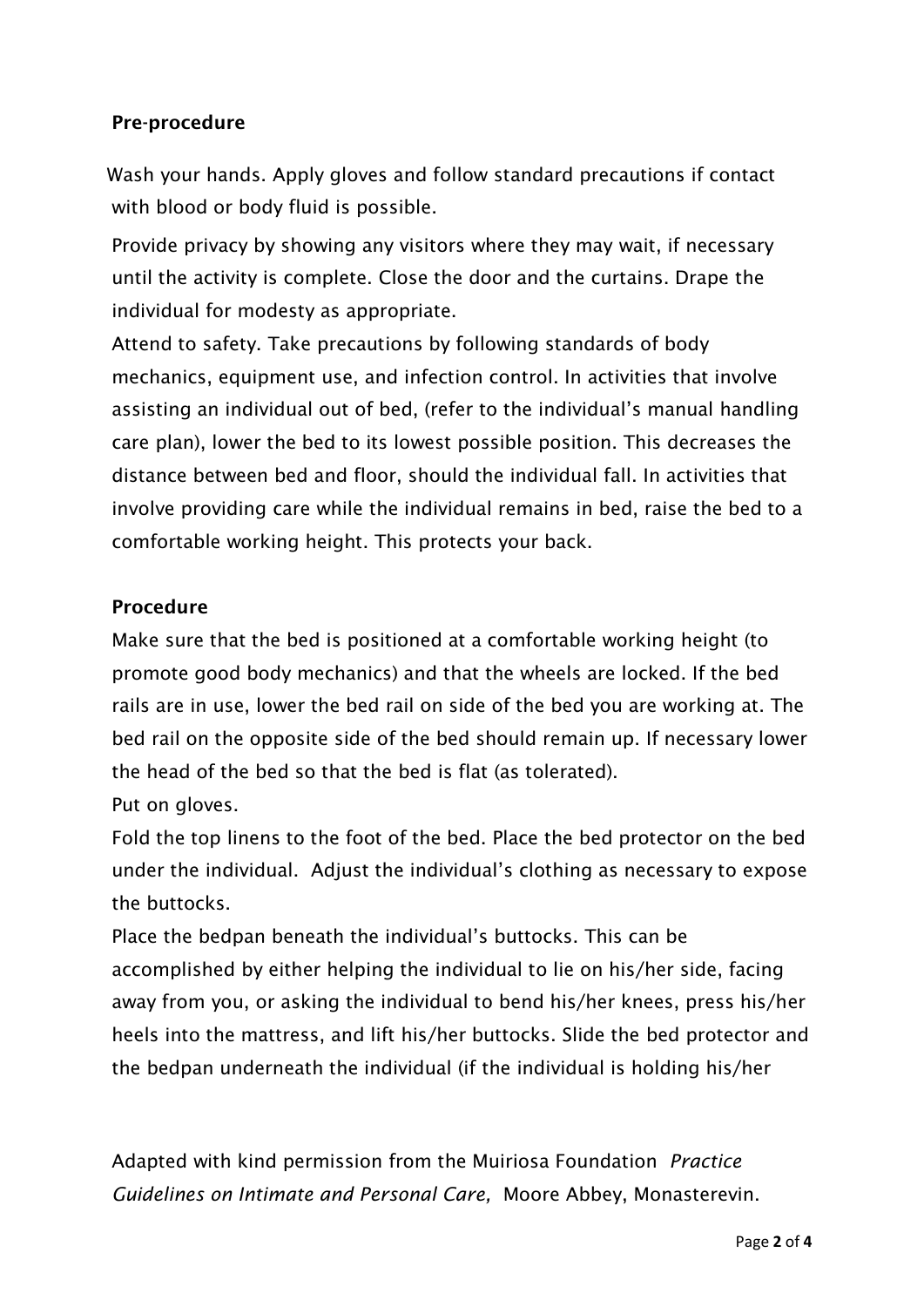buttocks away from the bed by bending his/her knees) or place the bedpan against the buttocks and help him/her to roll back onto it.

Standard bedpan is positioned like a regular toilet seat (Narrow end pointing towards the foot of the bed).

Raise the head of the bed as tolerated. Draw the top linens over the individual for modesty and warmth.

Make sure the toilet paper and the method of calling for assistance are within reach. If the bed rails are in use, return the bed rails to the raised position.

Remove your gloves and wash your hands (as per Hand Hygiene Guidelines). If safety permits, leave the room and ask the individual to call you when he/she is finished. Remember to close the door on your way out. Return when the individual signals. Remember to knock before entering. If the bed rails are in use, lower the bed rail on the side you are working from. Lower the head of the bed so that the bed is flat (as tolerated) Put on clean gloves.

Fanfold the top linens to the foot of the bed.

Ask the individual to bend his/her knees, press his/ her heels into the mattress, and lift his/her buttocks so that you can remove the bedpan and the bed protector (or help the individual to roll onto his/her side, facing away from you, while you hold the bedpan securely in place against the mattress to prevent the contents from spilling. Remove the bedpan and bed protector and then help the individual to roll back if necessary help the individual to use toilet paper.

Cover the bedpan with the bedpan cover or paper towels. Take the bedpan to the bathroom (if the bed rails are in use, raise them before leaving the bedside).

Remove your gloves and dispose of them as per the Hand Hygiene guidelines. Wash your hands as per the Hand Hygiene guidelines.